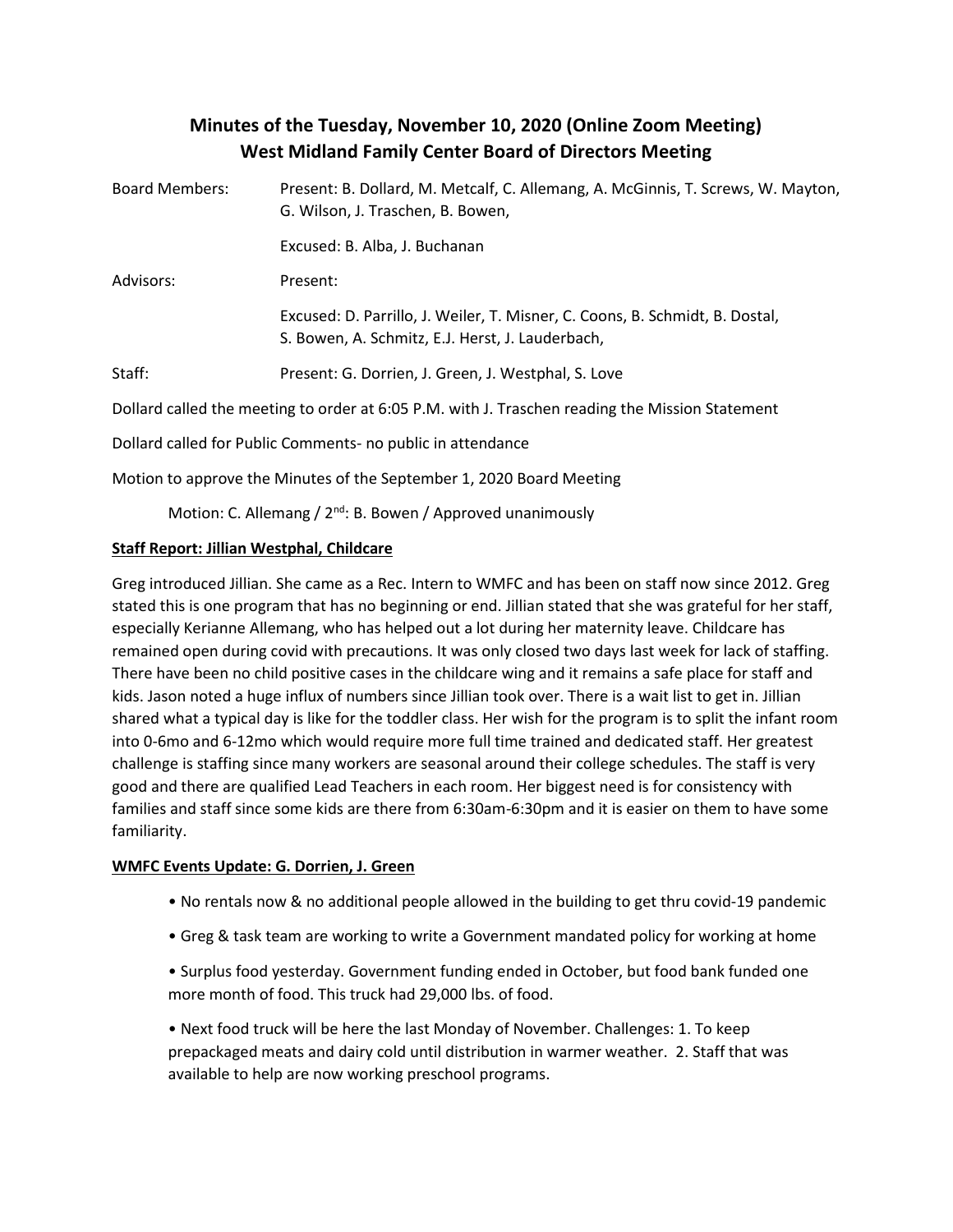• WMFC has provided around 30 food distributions in 2020 as compared to the 12 they had planned. Jason also helped to organize 20 other food distributions throughout the county. A total of 1.2 million pounds of food was given out in 2020 thru these efforts! Thank you Jason!

• Mike from Dow COP is helping Jason out a lot now. Greg mentioned that Mike's salary for this help is not being taken from the Dow COP funds.

• Greg mentioned the possibility of a staff zoom Christmas party

#### **Investments – J. Green, (reporting)**

• Up 1 Million this year. Not a huge loss in October at 12,775,000. Expect to have swings, but overall well pleased with Azimuth and are beating index figures.

## **Accounting / Budget Committee –J. Green (reporting)**

• Looking good now because of PPP loan which was stretched over 24 weeks to allows for us to use our expenses to be offset with other grants. Will find out end of this year if PPP is forgivable and to what percent. Hopeful state will come thru with the same funding as last year for preschool programs, but will hold surplus funds of \$100,000 as a cushion. Grants overall are up, but there are 60 less kids in preschool, so that is a \$370,000 hit. Childcare grants have and will continue to help. Very solid numbers overall on our income statement.

#### **Dow COP Committee – B. Bowen/G. Dorrien Committee Members**

• See Mike's report. No new students as discussed previously. Mike is missing interactions with students and continues to think outside the box to connect.

#### **Facilities Committee – B. Bowen, G. Dorrien Committee Members**

• Solar project panel meeting this week. Contract is signed. Greg is working with a foundation, though an official announcement of a donor has not been made. Water fountains have been changed over to fill bottles. Custodial staff has been hit with sickness, but center remains clean and there are no major facility concerns at this time. (post meeting edit addition, major Senior kitchen renovation still a need). New filters have also been added to the furnace.

#### **Human Resources Committee – A. McGinnis, Committee Member**

• On track to meet within next month. Will provide a report on lump sum salary recommendations for Accounting and Budgeting before December 2020. Did not give raises this year because of uncertainty, but are considering retention of staff as priority and looking into competitive wages.

#### **Communications Committee – J. Traschen, Chair, G. Dorrien, Committee Member**

• Have not met. Jesse is feeling better and happy to continue pro bono work for WMFC. The Family Focus is at the printers with new larger photos. Plan to have those sent out just after Thanksgiving followed up closely with annual donor request letters. There are over 1400 names on that mailing list.